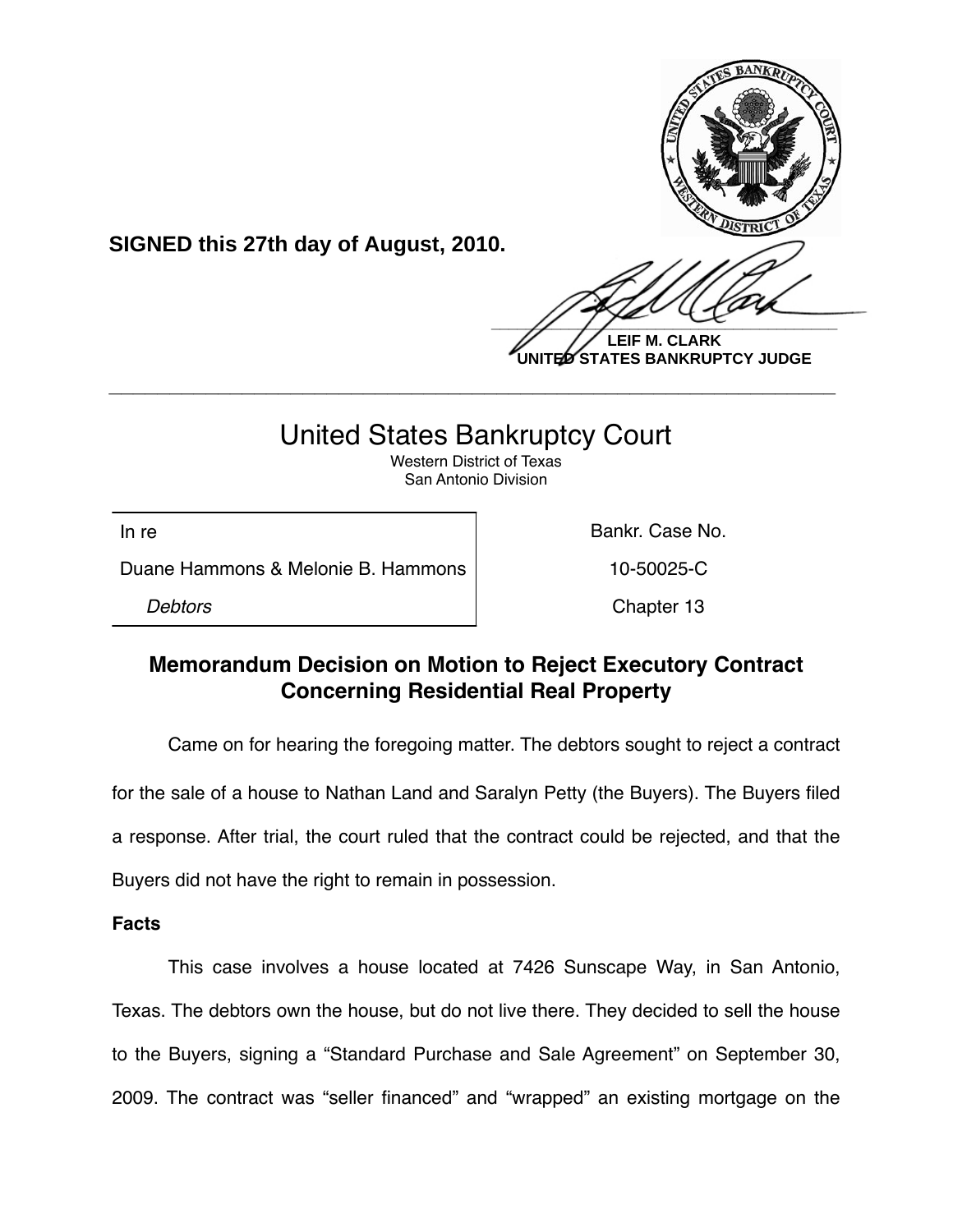house in favor of DLJ Mortgage Capital, Inc.<sup>1</sup> The debtors were behind on the mortgage, and needed income from the property in order to try to pay that mortgage. The debtors were also seeking a loan modification of the mortgage while this was going on.

The parties went to a scheduled closing on November 13, 2009, and signed all the paperwork necessary to close. However, the Buyers tried to pay closing costs with a personal check, causing the closer to delay closing until a cashier's check could be obtained. In the interim, the closing officer (a local attorney) discovered for the first time that the underlying mortgage was in arrears for eight months. The closing officer decided not to close the transaction until this new wrinkle could be cleared up. She also notified the Buyers of the situation. They were understandably upset.

The Buyers had paid the first payment due under the terms of the purchase contract, but declined to pay December's payment until the issue of the underlying mortgage arrears could be cleared up. There was also the issue of paying a one-time payment of \$8,000, to be funded by a tax credit for which the Buyers qualified under a federal program for first time home-buyers. The Buyer needed documentation that the transaction had closed in order to qualify for payment, but the debtors did not want to give the debtor that paperwork because the debtors were having second thoughts on whether they even wanted the sale transaction to close.

In the meantime, efforts to modify the underlying mortgage loan fell through, and the debtors filed this chapter 13 bankruptcy petition.

<span id="page-1-0"></span><sup>1</sup> Wraparound mortgages are common in Texas. Often the original mortgage holder is not aware that the property has been sold on a "wrap note." For that matter, the buyer might not be fully aware of the status of the underlying mortgage either. That was the case here.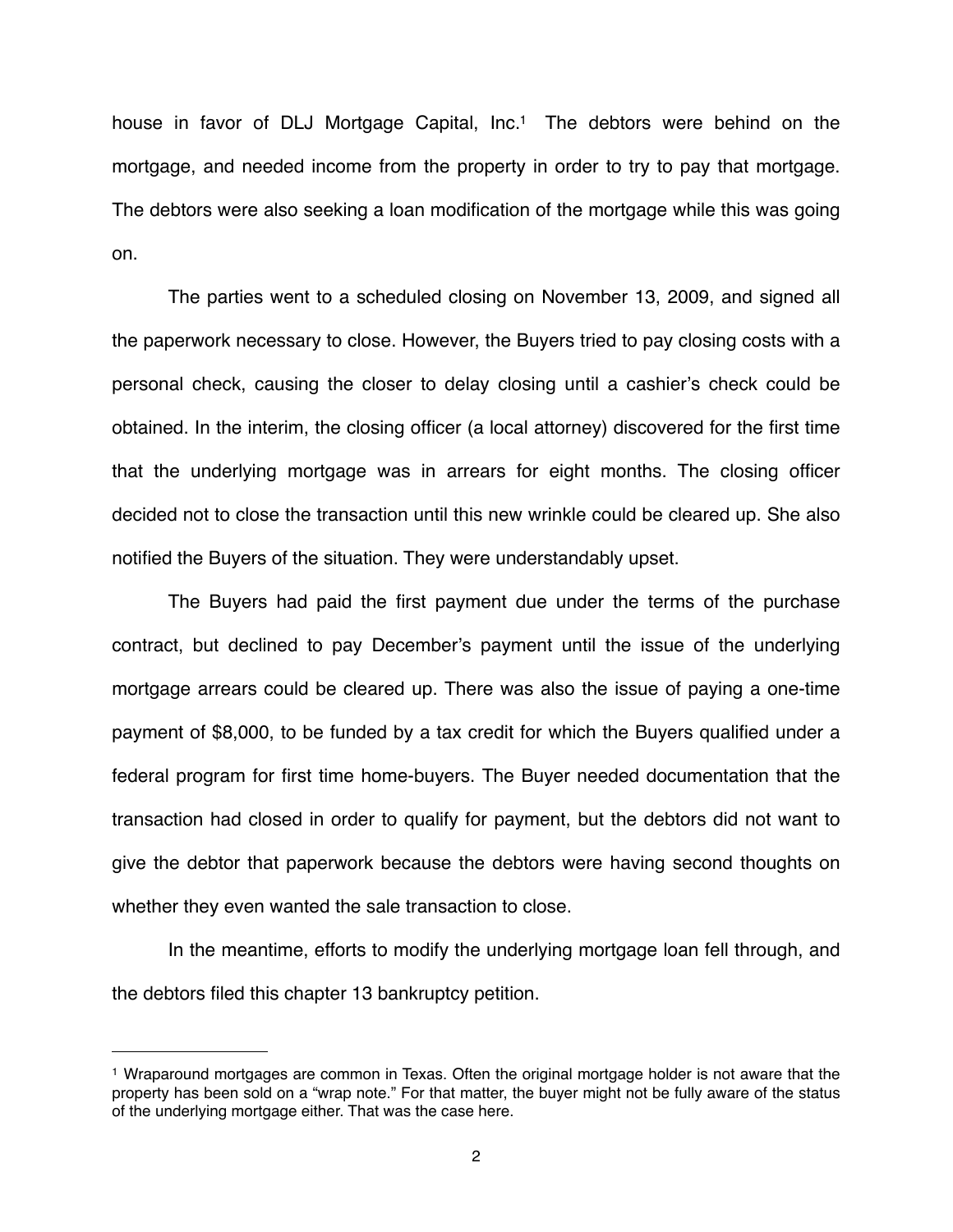In the motion to reject the sales contract, the debtors contend that the Buyers have defaulted on the contract by not making the monthly payments and my failing to tender the \$8,000 cash payment. The Buyers counter that they have made substantial improvements to the property, for which they are entitled to a credit or offset against the payment obligations. They also say that they were not told about the underlying problem with the mortgage, and that that should excuse them from having to make payments. They insist that they want to go through with buying the house, but should also receive credits for their various damages. The debtors respond to these allegations, denying that they ever agreed to the improvements made by the Buyers, adding that they gave the Buyers the necessary paperwork to qualify for the tax credit, $2$  and maintaining that they have a right to reject the contract under section 365(i) of the Bankruptcy Code. They need regular income from the property and intend to rent it out as soon as they evict the Buyers, and to look for a new buyer as well.

### **Analysis**

Section 365(*i)* permits a trustee to reject a contract for the sale of real property. Section 365(*i)* and 365(*j)* then provide special remedies for the non-debtor party to the contract (*i.e.*, the buyer), depending on whether the non-debtor party is "in possession" of the real property. If the non-debtor party is not in possession, then the non-debtor party is only entitled to ordinary rejection damages (subsection (i)), and also to a lien on the interest of the debtor in the property for the recovery of any portion of the purchase price that the non-debtor has already paid (subsection (j)).

<span id="page-2-0"></span><sup>&</sup>lt;sup>2</sup> The Buyers in fact applied for and received the tax credit, using the paperwork they were furnished by the debtors.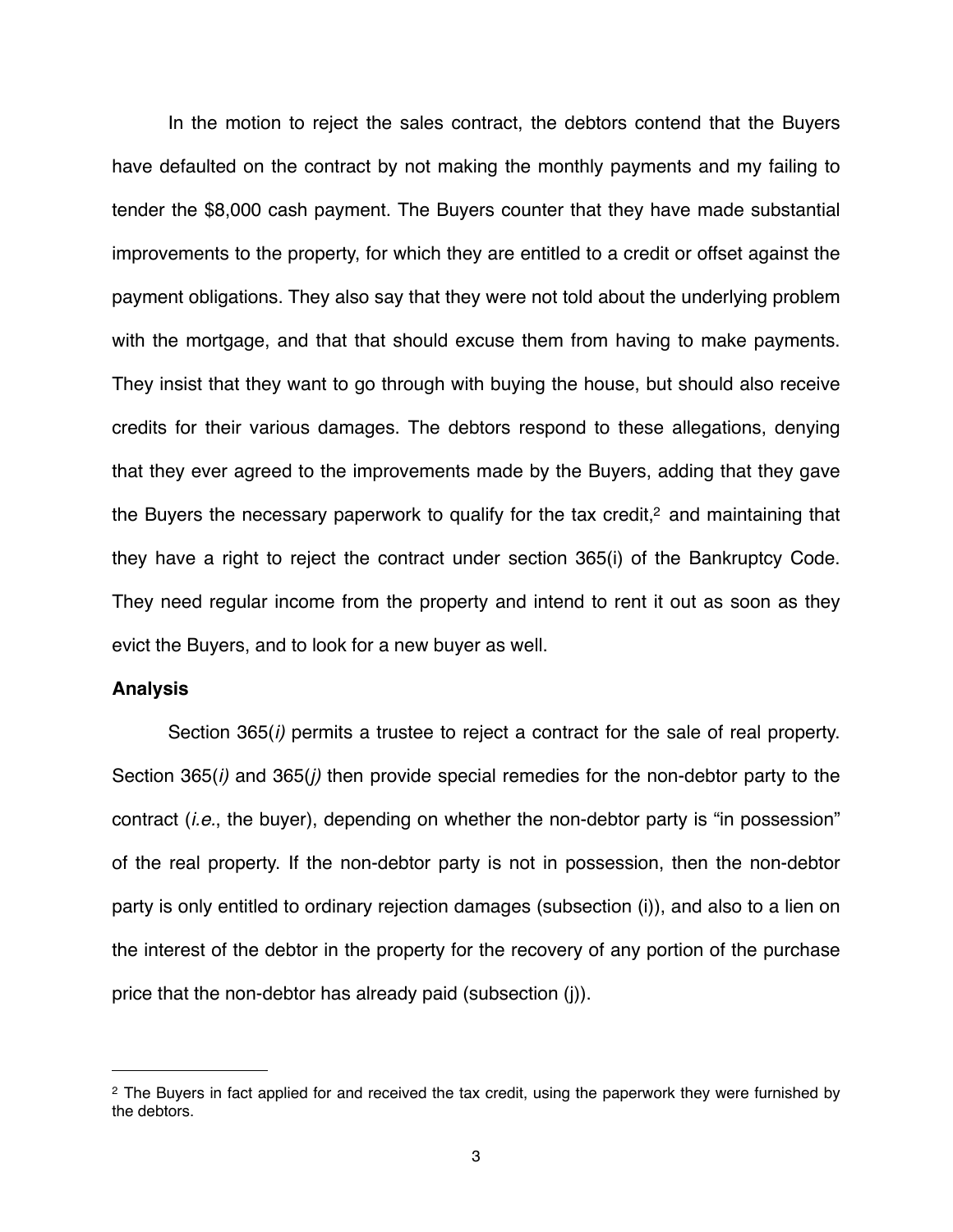If the non-debtor party is "in possession" then the non-debtor has a choice of remedies. He can choose to treat the contract as terminated (and thereby surrender any continued right to possession) but can file a claim for rejection damages, as with any other rejected executory contract. *See* 11 U.S.C. § 365(i)(1). Or the non-debtor can choose to remain in possession of the real property, in which case the following rules will apply:

- **1.** the purchaser must continue to make all payments due under the contract;
- **2.** the purchaser may offset against those payments any damages occurring *after* the date of rejection, if such damages are caused by the nonperformance of any obligation on the part of the debtor after the date of rejection;
- **3.** the purchaser may *not* offset any other damage claims he might have against those payments;
- **4.** the purchaser waives the right to assert a rejection claim against the estate (other than the offsets allowed above);
- **5.** the trustee, meanwhile, is obligated to deliver title to the purchaser in accordance with the terms of the contract;

**6.** the trustee is relieved of all other obligations to perform under the contract.

*See* 11 U.S.C. § 365(i)(2).

At the outset, we must first ask whether the debtors may invoke this remedy. The debtors filed their case under chapter 13. Under that chapter, debtors can exercise some, but not all, of the rights of a trustee under other sections of the Code. Section 1303 expressly permits chapter 13 debtors to employ the rights and powers of a trustee under section 363(b), (d), (e), (f), and (l). 11 U.S.C. § 1303. The section does not

4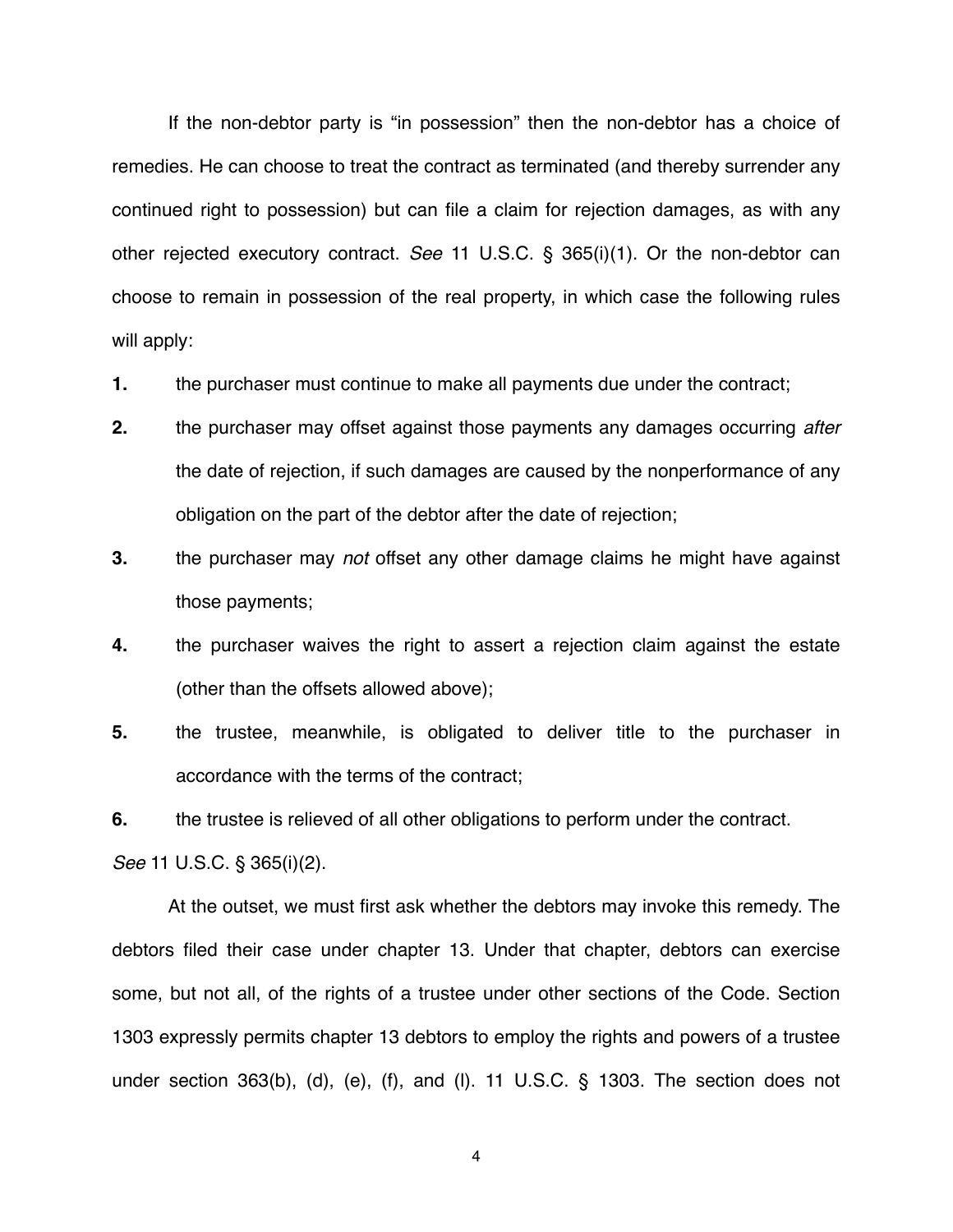mention other sections, however, and some courts have concluded that therefore debtors in chapter 13 cannot, for example, exercise chapter 5 avoidance powers. *See In re Stangel*, 219 F.3d 498, 501 (5th Cir. 2000). Absent express authorization, it would appear that the debtors in a chapter 13 case also lack the ability to employ section 365. That conclusion is wrong, however, as section 1322(b)(7) permits a debtor's chapter 13 *plan* to provide for the assumption, rejection, or assignment of any executory contract or lease of the debtor not previously rejected under section 365, subject to the provisions of section 365 itself. 11 U.S.C. § 1322(b)(7); *see also In re Allen*, 362 B.R. 866, 870 (Bankr. N.D.Ohio. 2007).

A number of courts have concluded that the power to assume or reject an executory contract in a plan, as authorized by section 1322(b)(7), means that the debtor does not exercise that power by motion. *See In re Hall,* 202 B.R. 929, 932-33 (Bankr. W.D. Tenn. 1996)*; In re Flugel,* 197 Bankr. 92, 94-95 (Bankr. W.D. Tenn. 1996)*; In re Aneiro,* 72 Bankr. 424, 428 n.3 (Bankr. S.D. Cal. 1987)*.* While section 365 is applicable in chapter 13 cases, by virtue of section 103(a), its provisions can be employed by the debtor only by way of the plan process, thanks to the absence of any reference to section 365 in section 1303, and the presence of a specific authorization to assume or reject by way of a plan, found in section 1322(b)(7). Rule 6006 adds further support for this reading, which states that Rule 9014 (which governs motion practice) applies to the assumption or rejection of leases and executory contracts, unless this action is being taken as part of a plan. *See* FED.R.BANKR.P. 6006(a). By the same token, however, a motion filed *incident to* confirmation to assume or reject an executory contract does no great violence to the overall statutory scheme, provided any relief granted is subject to

5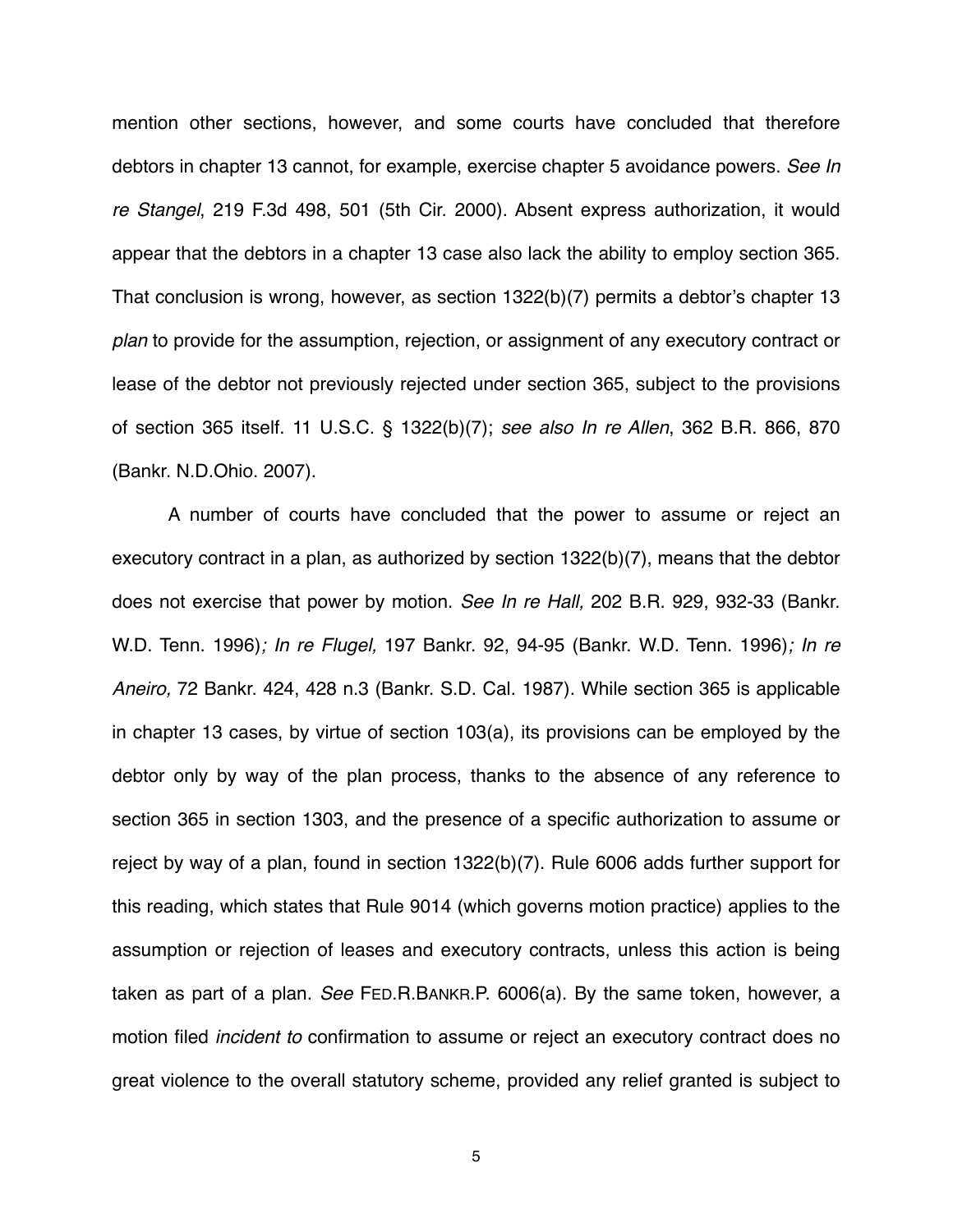the debtor's actually obtaining confirmation of the plan. In fact, a motion filed incident to confirmation makes the confirmation process itself more efficient and predictable[.3](#page-5-0)

The debtors specifically noted that the outcome of this court's decision on this executory contract was essential to how the plan would be fashioned. The court views that as sufficient to satisfy the "incident to confirmation" standard here relied on, and concludes that the motion can be entertained as one pursuant to the authority set out in section 1322(b)(7). *See Flugel*, *supra* at 95 & n. 3; *see also* Keith Lundin, Chapter 13 Bankruptcy, 2d ed. § 4.87 (1994).

The debtors have the right to reject this contract if it is in their economic best interests. They believe they can sell the property for more than they had agreed to sell it to the Buyers here, and now that they have filed this chapter 13 case, they have the means with which to deal with the mortgage lender. They are current post-petition, and the arrears are to be placed in the plan. All they need now is a new reliable buyer or a new renter. As the decision to assume or reject an executory contract is one normally entrusted to the business judgment of the estate representative, and that discretion is not normally disturbed, the court has no reason not to permit the debtors to elect to reject this contract. *See generally In re Topco*, 894 F.2d 727, 741 (5th Cir. 1990).

The Buyers of course want to remain in possession. The evidence established that the Buyers have not made any payments to the debtors since November 2009. Thus the regular monthly payments contemplated under the contract are now due, but

<span id="page-5-0"></span><sup>3</sup> Such motions are common in the chapter 11 context. For example, it is common for parties to move for substantive consolidation prior to actual confirmation, even though technically substantive consolidation can only occur under section 1123 via the plan process itself. *See In re Stone & Webster, Inc.*, 286 B.R. 532, 534 (Bankr. D.Del. 2002). Similarly, settlements have been accomplished incident to confirmation by way of a motion filed in advance of confirmation. *See In re Iridium Operating LLC.*, 478 F.3d 452 (2nd Cir. 2007).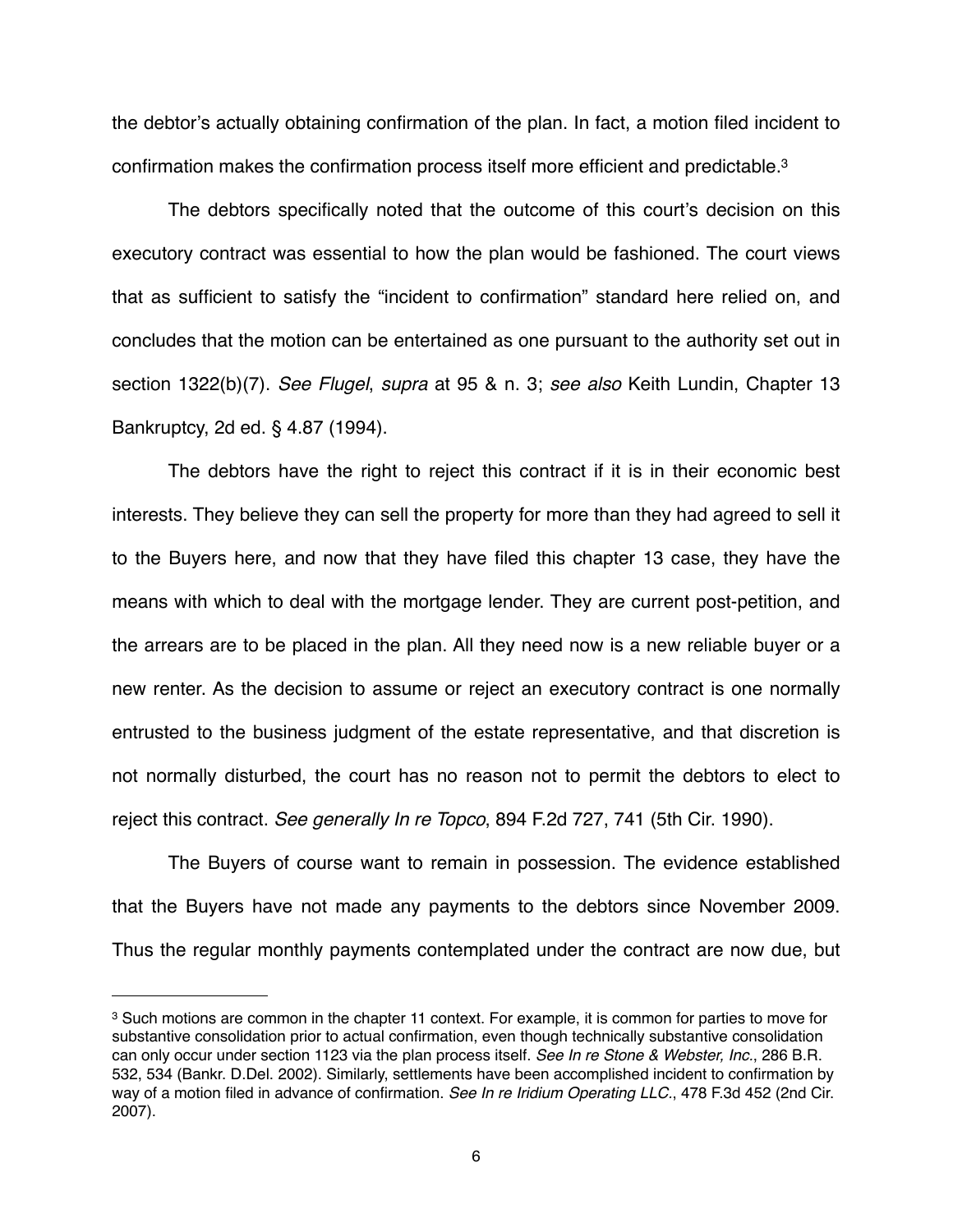have not been paid. Furthermore, the one-time \$8,000 payment has not been made. On these facts, the Buyers cannot employ the remedy of remaining in possession of the property. *See In re Nickels Midway Pier, LLC*, 255 Fed. Appx. 633, 2007 U.S. App. LEXIS 27380 (3rd Cir. 2007). In *Nickels Midway Pier*, the non-debtor party was Wild Waves. The facts there indicated that, while Wild Waves was in possession, it could not qualify for relief under section 365(i)(1) "because it has not made payments toward the purchase of the Pier [and so] is not in a position to ʻcontinue to make all payments due' within the meaning of § 365(i)(2)(A)." *Id.*, at \*11 (quoting the statute). The statute's use of the phraseology "shall continue to make all payments due under the contract" implies that the special relief of remaining in possession is only available to non-debtor parties who are current on their payment obligations and thus need only to "continue to make" those payments. *See* 11 U.S.C. § 365(i)(2)(A). If the non-debtor party is not current, then the special relief granted here should not be made available to the non-debtor party[.4](#page-6-0)

The Buyers maintain that their nonpayment should not count against them, as the debtors placed the contract in jeopardy by not paying the underlying mortgage. True though that observation may be as an economic fact, it carries little legal weight. The Buyers, had they so chosen, could have paid their money into an escrow account. Or they could have simply instructed their lawyer to hold the monthly payments in his trust

<span id="page-6-0"></span><sup>4</sup> We need not be detained for long by the observation that debtors and trustees are afforded the opportunity to cure pre-existing defaults and to make provision for adequate assurance for future performance. These are special remedies granted by the Code itself to entities that have filed for bankruptcy relief and so have subjected their entire financial selves to court supervision and creditor intrusion. Non-debtor parties to contracts for the sale of real property, by contrast, are not "debtors in bankruptcy" subject to the court's supervision. To the contrary, they are obtaining under this provision a special benefit that otherwise undercuts principles like equality of distribution and equal treatment for similarly situated creditors. The exception is properly narrowly construed and should not be read to imply greater special protections than it already provides.